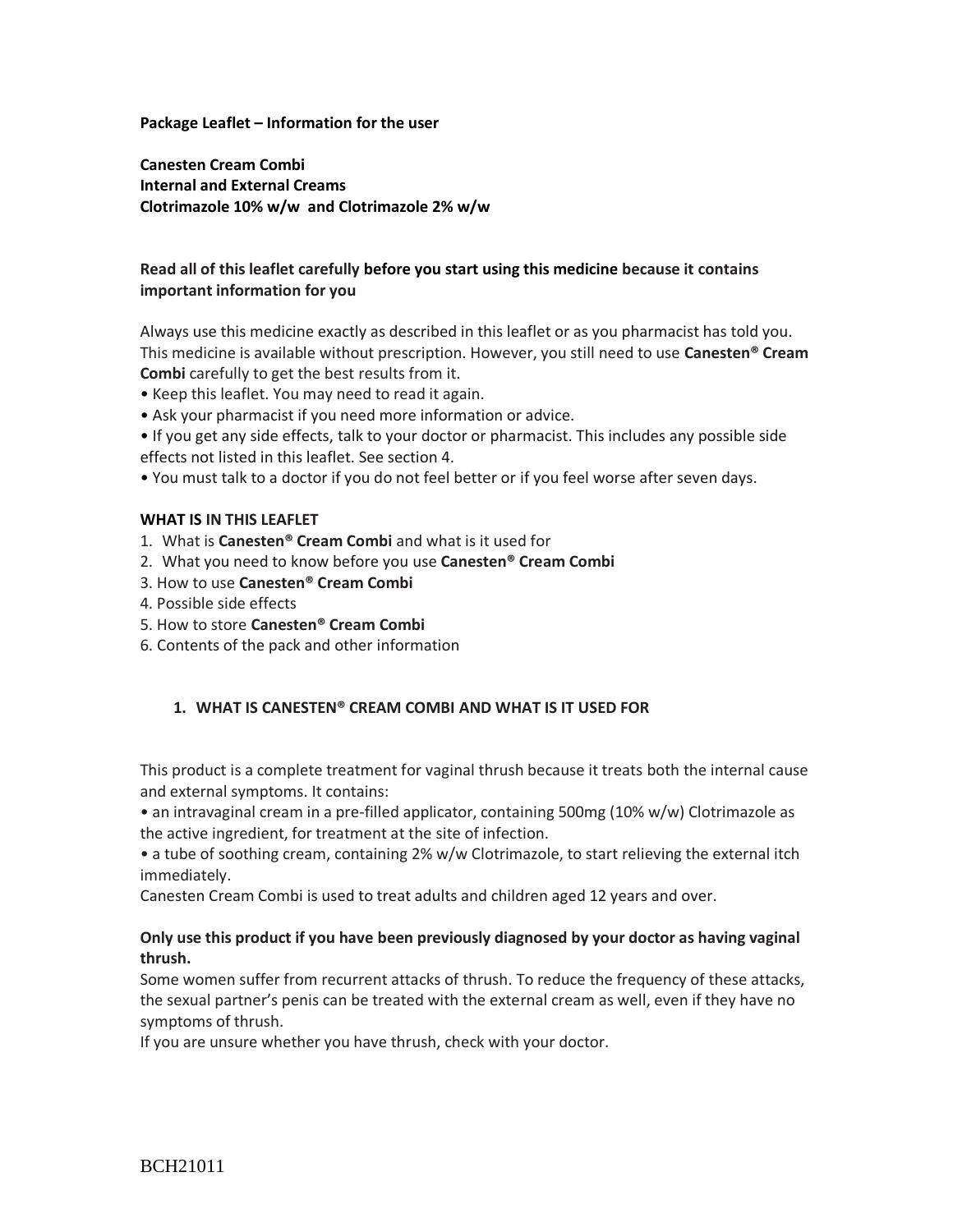The active substance in Canesten Internal Cream is clotrimazole. Clotrimazole belongs to a group of medicines called azoles and is an antifungal agent which fights the cause of infections such as vaginal thrush.

# **2. WHAT YOU NEED TO KNOW BEFORE YOU USE CANESTEN® Cream Combi**

## **Do not to use Canesten® Cream Combi**

- If you are allergic (hypersensitive) to clotrimazole, or any of the other ingredients including cetostearyl alcohol or benzyl alcohol, of Canesten Combi Cream (listed in section 6).
	- During your period as it may be less effective.

### **Warnings and Precautions:**

## Talk to your pharmacist before using Canesten Combi Cream

You are unsure whether you have thrush or this is the first time you have had these symptoms.

- You have had more than two infections of thrush in the last two months.
- You or your partner have ever had a sexually transmitted disease.
- You are aged under 12 or over 60.
- You are or may be pregnant.
- You have ever had an allergic reaction to Canesten or any the other inredients (listed in section 6).
- You have any of the following symptoms:
- irregular vaginal bleeding
- abnormal vaginal bleeding or a blood-stained discharge
- ulcers, blisters or sores of the vagina or vulva
- lower abdominal pain
- back pain
- shoulder pain
- pain or difficulty in passing urine
- fever or chills
- feeling sick or vomiting
- diarrhoea
- a foul smelling discharge from the vagina

This is because Canesten Cream Combi Internal & External Creams may not be the right treatment for you.

## **Other medicines and Canesten® Cream Combi:**

Tell your pharmacist if you are taking, have recently taken or might take any other medicines. If you are taking tacrolimus or sirolimus (immunosuppressant medicine), then you should tell your doctor, because he or she will monitor the levels of this medicine in your blood.

#### **Important information about some of the ingredients:**

This product contains Cetostearyl alcohol which may cause local skin reactions (e.g. contact dermatitis). Canesten Internal Cream contains 10mg/g benzyl alcohol. Canesten External Cream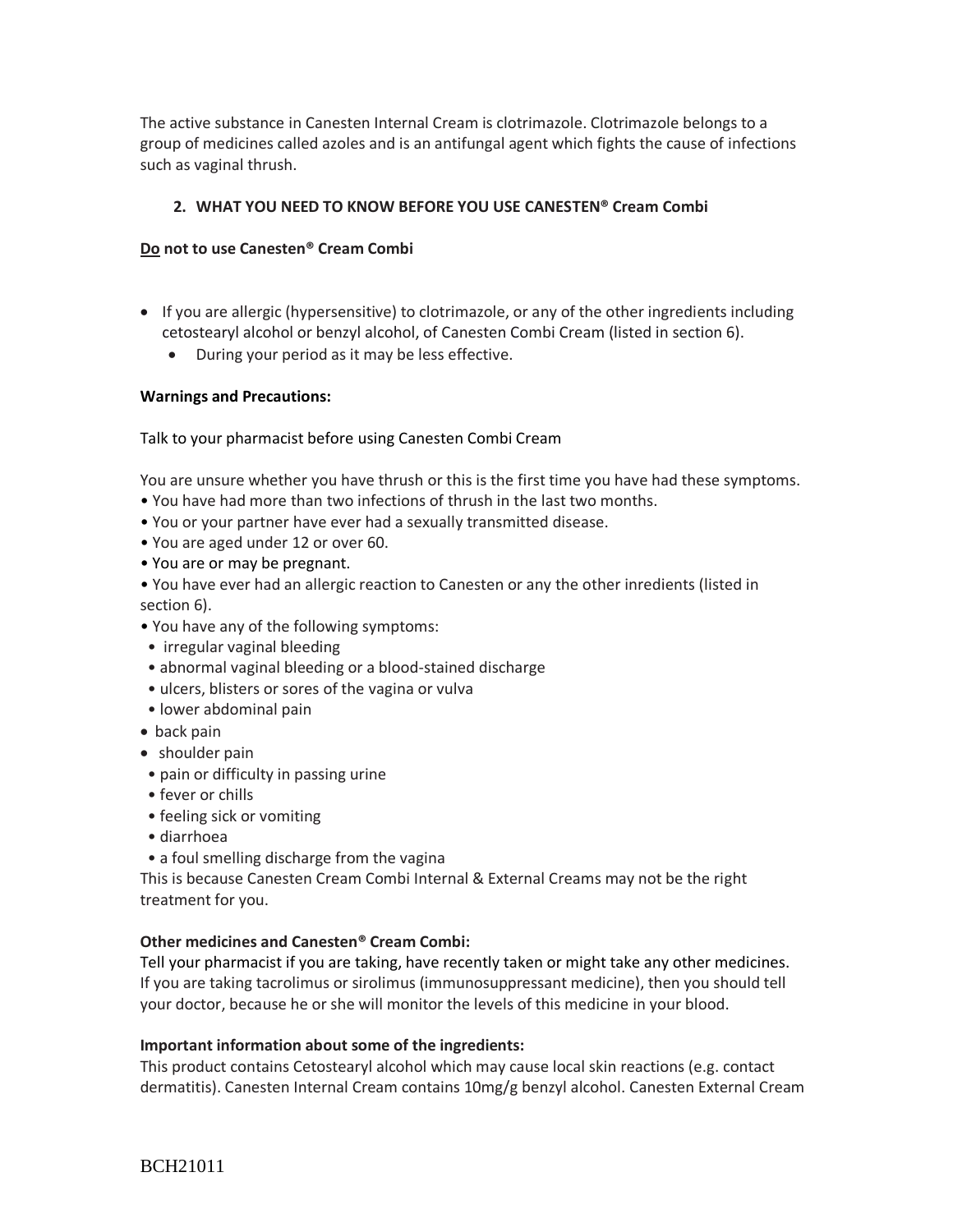contains 20mg/g benzyl alcohol. Benzyl alcohol may cause allergic reactions. Benzyl alcohol may cause mild local irritation.

## **Special precautions:**

Treatment during the menstrual period should not be performed. The treatment should be finished before the onset of menstruation.

Avoid sexual intercourse while using this product, as the infection could be transferred to your partner. As with other creams, this product may reduce the effectiveness of rubber contraceptives, such as condoms or diaphragms. Consequently, you should use alternative precautions for at least five days after using this product.

Do not use tampons, spermicides or other vaginal products while using this product.

# **Pregnancy and breastfeeding:**

If you are pregnant or breastfeeding, think you may be pregnant or are planning to have a baby, ask your doctor or pharmacist for advice before using this medicine. Canesten Cream Combi can be used in pregnancy and breastfeeding, but only under the supervision of your doctor or midwife. You must follow his/her instructions for use.

Use of the applicator is not advised during pregnancy.

# **3. HOW TO USE CANESTEN® CREAM COMBI INTERNAL & EXTERNAL CREAMS**

Always use this medicine exactly as described in this leaflet or as your pharmacist has told you. Check with your pharmacist if you are not sure:

## **When and how to use Canesten® Cream Combi Internal & External Creams**

The full course of treatment consists of a single dose of internal cream contained in a pre-filled applicator in a foil blister pack and a tube of soothing external cream.

# *The Internal Cream*

The single dose treatment of cream is in a prefilled applicator in a foil blister pack. The cream should be inserted into the vagina preferably at night so that it can work whilst you sleep.

Wash your hands before removing the foil from the blister pack and again afterwards when you have safely disposed of the empty applicator.

1. Remove the applicator from the foil packaging. Keeping the red cap in place, insert the tip of plunger A into the applicator B (approximately 1cm).

*(Image 1)*

2. Twist and pull to remove the red cap C. Be careful not to press the plunger in any further before you have inserted the applicator into the vagina. This will avoid wasting any cream. *(Image 2)*

3. Carefully put the applicator as deep as is comfortable into the vagina (this is easiest when lying on your back with your knees bent up). Holding the applicator in place, slowly press the plunger until it stops so that the pre-measured dose of cream is deposited into the vagina.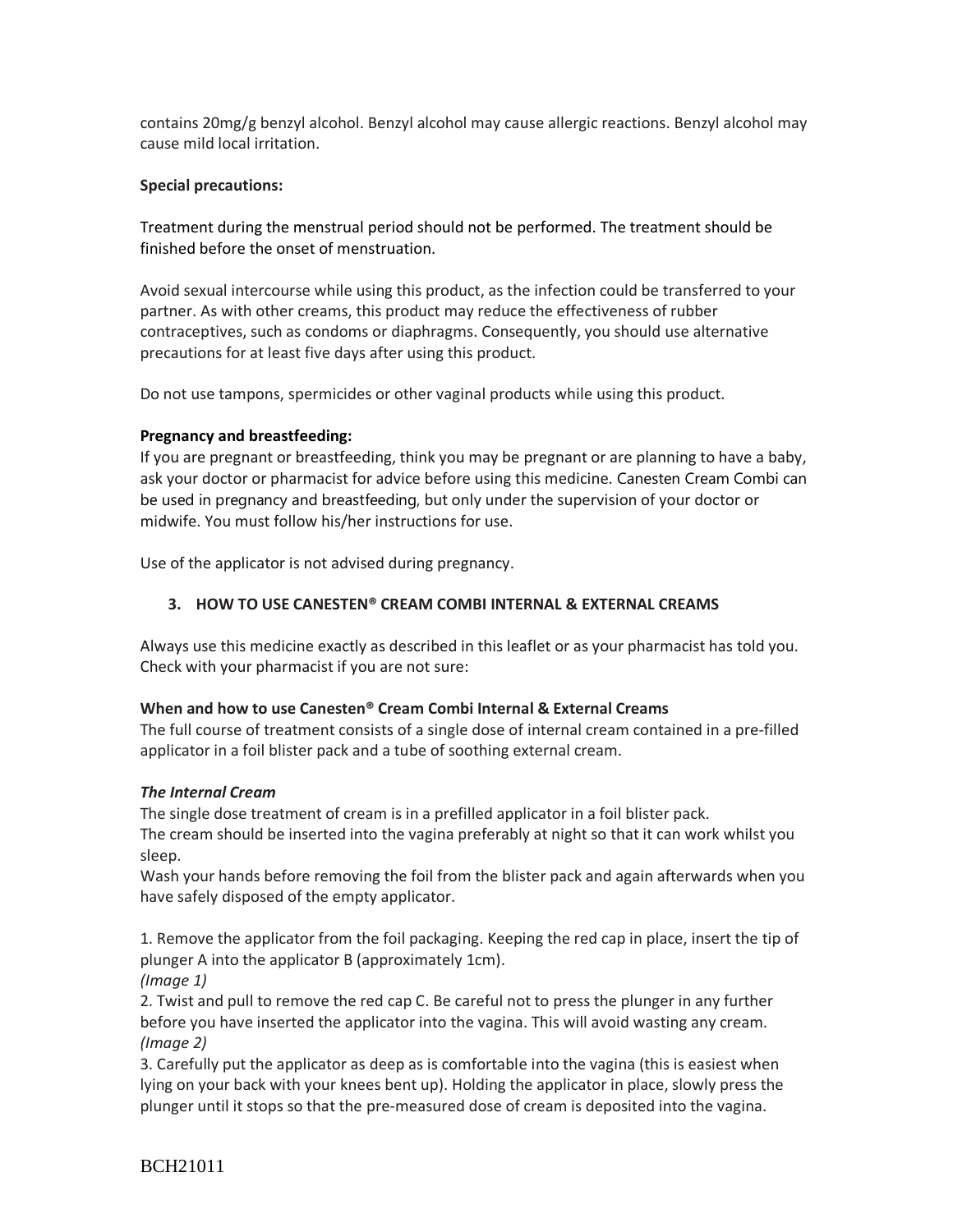Remove the applicator. Dispose of the applicator in a safe place, out of the reach of children. The applicator cannot be flushed down the toilet.

*(Image 3)*

The cream is deposited in the vagina, but it is quite common to notice a slight discharge after using it and therefore it may be helpful to wear a panty liner. This does not mean that the treatment has not worked.

The symptoms of thrush should disappear within three days of treatment. If no improvement is seen after seven days, consult your doctor. If the infection returns after seven days, you may use one further treatment. If you have more than two infections within two months, you should see your doctor.

# *The External Cream*

Before use, pierce the tube seal by inverting the cap over the end of the tube and press. To treat the itching and soreness of the vulva, the cream should be thinly and evenly applied to the area around the entrance of the vagina, two or three times a day and smoothed in gently. Treatment should be continued until symptoms of the infection disappear. Consult your doctor if the symptoms of your infection do not improve within seven days of finishing treatment for the internal infection.

If your sexual partner is treated with this cream, the cream should be applied to the end of the penis 2 or 3 times a day for two weeks.

**The internal cream should be used in the vagina only. The external cream is for external use only. Do not put the product in your mouth or swallow it. If the product is swallowed accidentally, tell your doctor straight away or contact the Accident and Emergency Department of your nearest hospital. Avoid contact with the eyes.**

# **4. POSSIBLE SIDE EFFECTS**

Like all medicines, Canesten Combi Cream can cause side effects, although not everybody gets them.

As with all medicines, some people may be allergic to the cream. If you are allergic, a reaction will occur soon after you have used the medicine. If you experience an allergic reaction or the redness, burning, pain, itching or swelling get worse, stop using this product and tell your doctor straight away or contact the Accident and Emergency Department of your nearest hospital. Signs of an allergic reaction may include:

- Rash.
- Swallowing or breathing problems.
- Swelling of your lips, face, throat or tongue.
- Weakness, feeling dizzy or faint.
- Nausea.
- Low blood pressure.

After you apply the cream you might experience:

• Mild burning or irritation.

If this is intolerable, stop treatment and see your doctor as soon as possible.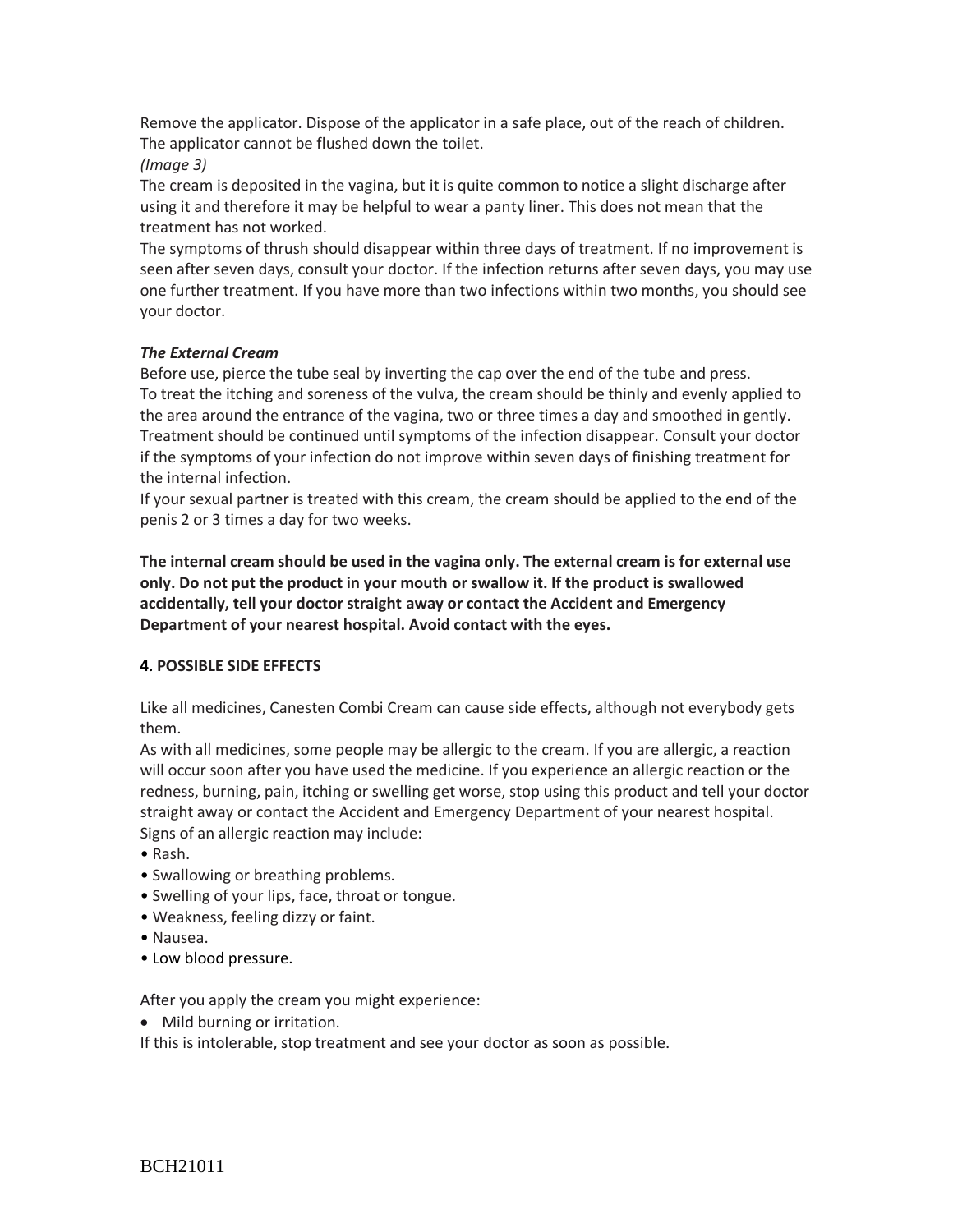Other potential side effects that have been reported:

Discomfort of the vagina or vulva, redness, bleeding, peeling skin in the genital area, itching, rash, vaginal discharge, pain (e.g. abdominal or pelvic area).

## **Reporting of side effects**

If you get any side effects, talk to your doctor, pharmacist or nurse. This includes any possible side effects not listed in this leaflet. You can also report side effects directly via HPRA Pharmacovigilance Website: [www.hpra.ie.](http://www.hpra.ie/) By reporting side effects you can help provide more information on the safety of this medicine.

## **5. HOW TO STORE CANESTEN® INTERNAL CREAM**

### **Keep out of the sight and reach of children.**

This product should be stored in the original carton.

Do not store above 25°C.

Do not use the creams after their expiry date (this will be printed at one end of the carton, on the end of the tube of cream, on the applicator and on the applicator foil wrapping). The expiry date refers to the last date of that month.

Do not throw away any medicines via wastewater or household waste. Ask your pharmacist how to dispose of medicines you no longer use. These measures will help to protect the environment.

## **6. CONTENTS OF THE PACK AND OTHER INFORMATION**

#### **What does Canesten Cream® Combi Internal & External Creams Contain?**

The applicator of internal cream, for use in the vagina, contains 500mg (10% w/w) Clotrimazole as the active ingredient. Other ingredients are benzyl alcohol, polysorbate 60, sorbitan stearate, cetyl palmitate, cetostearyl alcohol, isopropyl myristate and purified water.

The 10g tube of cream contains Clotrimazole at a strength of 2% w/w. Other ingredients are benzyl alcohol, polysorbate 60, sorbitan stearate, cetyl palmitate, cetostearyl alcohol, octyldodecanol and purified water.

*See Section 2 '*Important information about some of the ingredients' for cetostearyl alcohol and benzyl alcohol for advice.

#### **What Canesten**®**Combi Cream looks like and contents of the pack:**

Canesten Internal Cream is available in single-dose packs containing 5g of white cream in a prefilled applicator.

#### **What Canesten® Thrush Cream looks like and contents of the pack:**

Canesten Thrush Cream is available in tubes containing 10g or 20g of white cream. Not all pack sizes may be marketed.